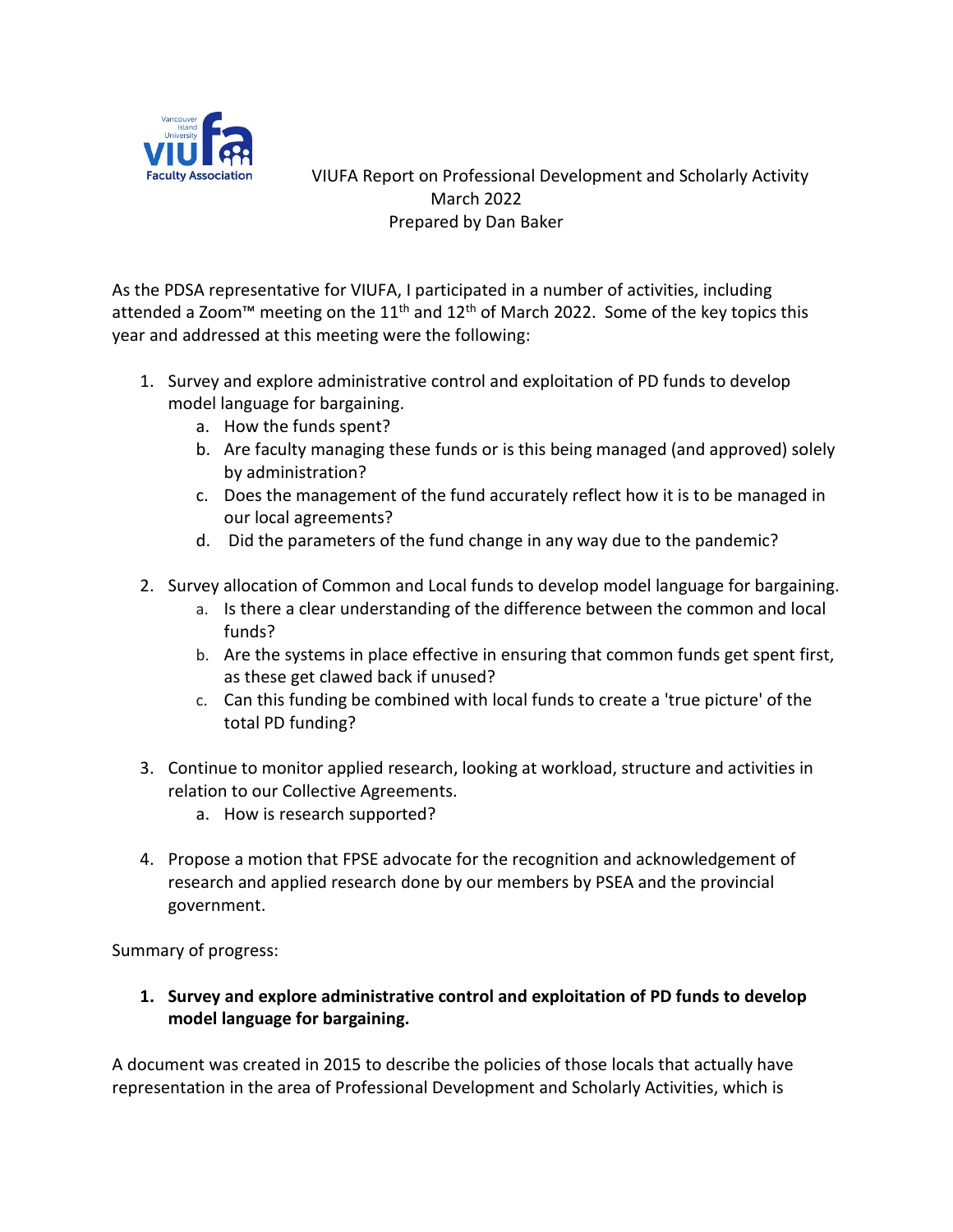approximately 20 of 24 locals. This exercise was to create an update on those policies. The topics under the previous document were the following:

- Distinct Scholarly Activity Language
- PD Leaves
- PD Funds
- PD Time
- Non-Regular Access to PD
- PD Committees and Structures

Overall, VIU seems to be doing well comparatively in terms of resources allocated to faculty - both regular teaching and non-teaching - and amount of oversight on spending and applying for PD. In particular, VIU's practice of allowing cash payout (granted with a 25% loss of funds) appeared unique among the institutions, and ensured that little institutionally applied money available directly to faculty (i.e., the now \$1200 per fiscal year) was rarely lost or resorbed. In addition, the number of internal funds available which has increased under the current administration also appeared to be much greater than most of the institutions covered by the FPSE umbrella. The process for applying and spending PD funds also seemed to be more streamline at VIU (at least for PD funds for individuals). New awards such as Time awards have greater administrative demands for applying, but did not seem particularly onerous compared to those at comparative institutions in BC. Finally, Professional Development Leave at VIU was among the best opportunities amongst the group, although the amount of variability between institutions made the comparison challenging in some case.

Within those institutions administered by FPSE, two main concerns were noted. The first was that in many cases there was either an increase in administrative control of PD funds, or the control was in the hands of those who had conflicting priorities such as budget reduction or resource allocation (for example, Deans), providing opportunities for restriction in access to funds. The second was that there was no consistency between institutions in the language in the collective agreement regarding what PD funds look like or how they were applied, and this was seen to provide an obstacle in creating acknowledgement of scholarly activities by the PSEA as is believed to be related to the motion proposed below.

# **2. Survey allocation of Common and Local funds to develop model language for bargaining.**

The monikers of "Common" and "Local" funds was determined to be less often than not amongst the institutions surveyed. This is actually more important than at first glance, as in some cases, these two pools of money may be treated very differently, with some being able to be rolled over between fiscal years, and other not, instead potentially being resorbed by the institution. While VIU does not use the "Common" and "Local" terms, there is separation in allocation with \$1200 per year going directly to union members, and other monies being held for various award-based opportunities, such as assisted leave and the Time awards. Of particular interest is that while the \$1200 per year is guaranteed as part of the collective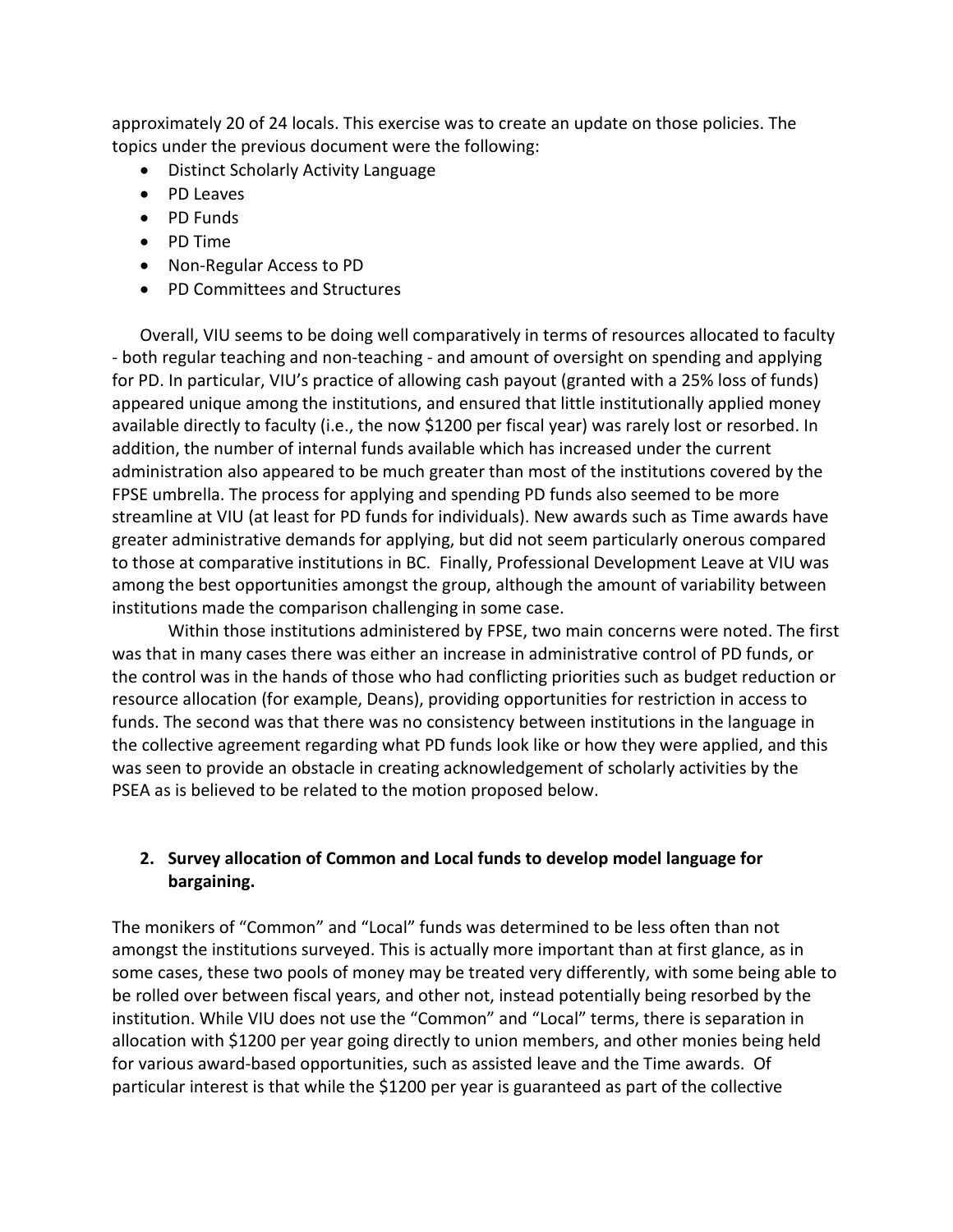agreement, application for leave and the Time awards are assessed by a committee with a make-up that at VIU **is regulated** by the collective agreement (when we negotiated Time awards and Assisted Leaves, it was made sure that those funds were controlled by a committee made largely of VIUFA colleagues, see Article 12.4.10.1.1.), and thus is much less likely to be subject to greater administrative control as demand increase. Consequently, our collective agreement language may be useful to other institutions in the sector.

Overall, there was acknowledgement within the committee that, as with administrative control and allocation, a lack of consistency within the language of PD funding in the collective bargaining is likely to provide obstacles to having PD and scholarly activities recognized by the Provincial government.

# **3. Continue to monitor applied research, looking at workload, structure and activities in relation to our Collective Agreements.**

The general consensus through discussion of information shared by each local associated with the workload associated with research, whether applied or not, was one of significant concern. There has been a significant trend at many institutions to push for their faculty to perform research. Many have an administrative director (or the like) to manage these projects. Our institutions are actively using these projects for public relations and recruitment purposes. Despite the valuing of this area, very few of us have clear language in our Collective Agreements regarding workload and release related to these activities. Release decisions are ad hoc at best, and many faculty members engaged in research activities essentially do so as an additional (and under-recognized) part their job off the side of their desk. Many faculty do their research while on their vacation time and weekends. Course instruction leaves few options for vacation switching or hiring replacements.

While the situation at VIU is perhaps not as bad as at some institutions, there are clear inequities between some of the support offered to individuals, Departments and Faculties, that illustrate the need for better language in the collective agreement that assesses the institutional benefits and individual costs of doing research. Academic freedom in terms of subject material, acknowledgement and consideration of contribution (both financial and otherwise), and processes associated with distribution of funds are all topics for which language could be created that could be widely applied to collective agreements without significant needs for local changes. This conversation led to the development of the resolution below.

# **4. Propose a motion that FPSE advocate for the recognition and acknowledgement of research and applied research done by our members by PSEA and the provincial government.**

We will propose the following resolution at the annual general meeting: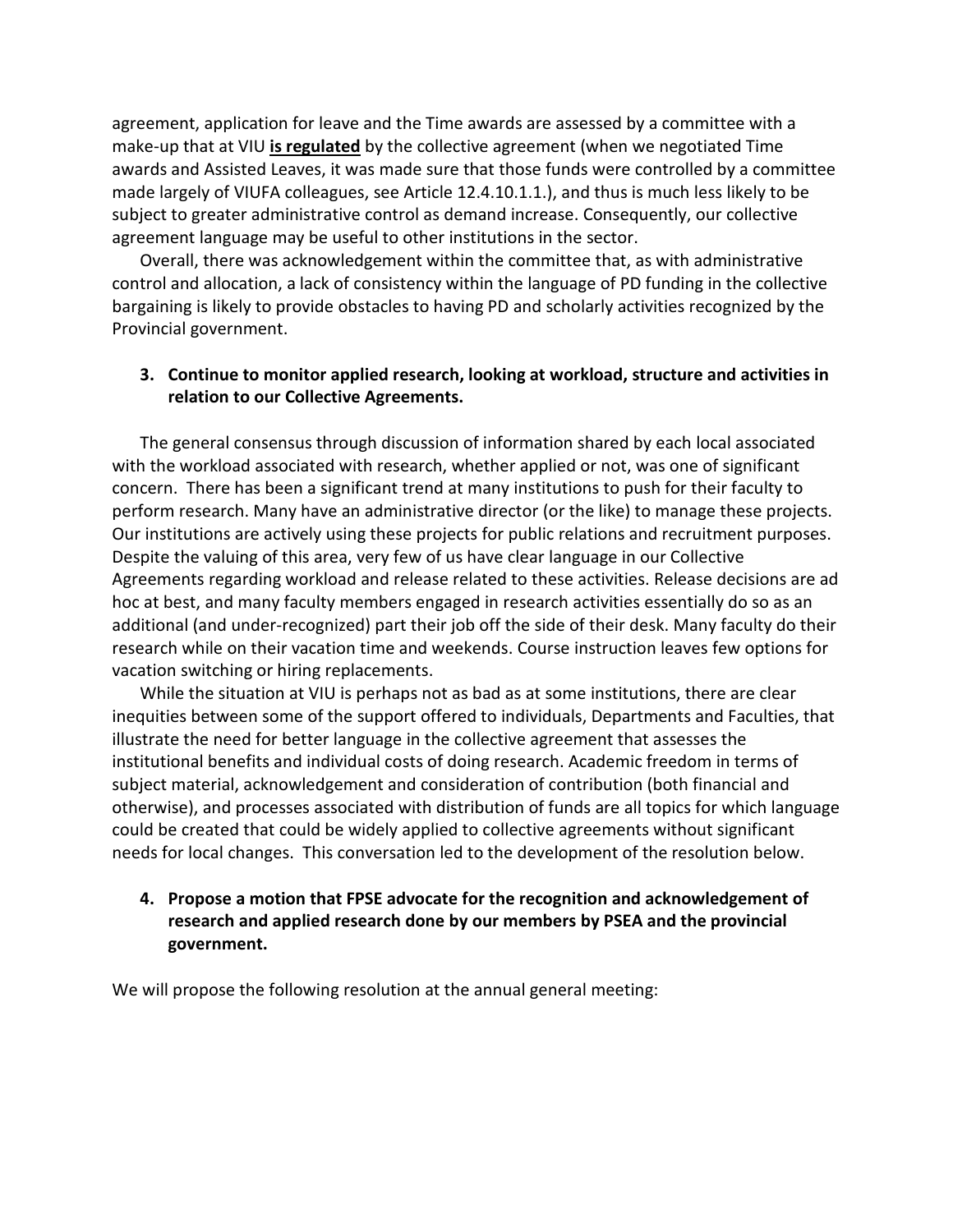### Resolution

# **Preamble**

- 1. **because many of our member institutions have management positions and structures directed at increasing research initiatives,**
- 2. **because there is very little or no clear language in many of our Collective Agreements regarding research work,**
- 3. **because faculty release for research is being allocated in an ad hoc manner at many of our institutions and performed by faculty in addition to their regular work duties,**
- 4. **because gainful research is being used by our institutions for public relations and financial reasons rather than for the merits of scholarship.**

**(Wording may be slightly altered) Be it resolved that FPSE advocate for our members to have research and applied research recognized and acknowledged by the PSEA and the provincial government.**

# Other notes:

At our meeting in March, we also discussed the results of the draft from the Committee on Committees. As a result, we agreed to submit the following related feedback to the points made by the COC (listed below) related to the biggest changes.

- 1. A change of the quorum to the percentage of those member locals who have Committee representation.
	- **Support**: We have a few locals with zero PD funds and therefore do not have reps which makes achieving quorum for our Committee especially difficult
- 2. Chairs are to be elected for 2 year terms at the Spring meeting.
	- **Support**: This seems to make sense and provide consistency
- 3. One face-to-face meeting and one virtual meeting per year at minimum.
	- **Support**: This makes sense and reduces costs, while still allows for the networking and idea generation that can only be achieved in person
- 4. Two tiers of Committees into *Operational* and *Select* Standing Committees. We would be a Select Standing Committee and lose a staff rep.
	- We would still be supported by Sabrina Cho for logistics and communication as well as an Exec rep for communication and questions about FPSE itself.
	- **Feedback**: We would propose that we continue have access to a staff rep for informational needs as a resource. They would not need to attend meetings, but the Chair could still have access when needed.
- 5. Have the Education Policy Committee merge with our Committee.
	- **Support**: this amalgamation generally makes sense and we will not lose anything that would negatively affect the larger FPSE mission and goals.